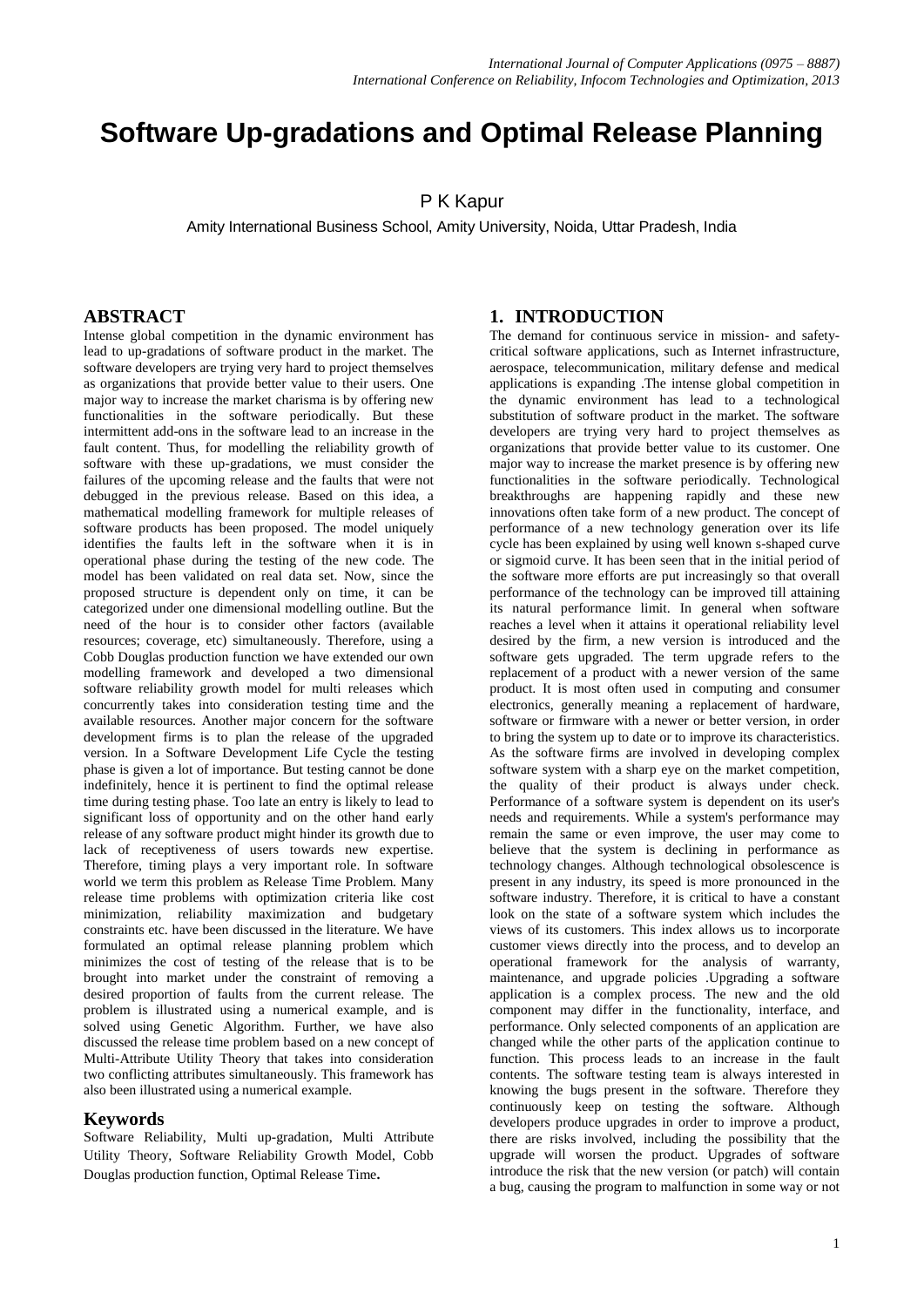to function at all. For example, in October 2005, a glitch in a software upgrade caused trading on the [Tokyo Stock](http://en.wikipedia.org/wiki/Tokyo_Stock_Exchange)  [Exchange](http://en.wikipedia.org/wiki/Tokyo_Stock_Exchange) to shut down for most of the day [22,23]. Similar gaffes have occurred: from important government systems to [freeware](http://en.wikipedia.org/wiki/Freeware) on the internet. Upgrades can also worsen a product subjectively. A user may prefer an older version even if a newer version functions perfectly as designed. The above phenomenon is generally due to software failure. Software failures may be due to errors, ambiguities, oversights or misinterpretation of the specification that the software is supposed to satisfy, carelessness or incompetence in writing code, inadequate testing, incorrect or unexpected usage of the software or other unforeseen problems. Abundance of software reliability models have been developed in the history of this subject. Goel and Okumoto [19] proposed an SRGM, which describes the fault detection rate, as a non homogeneous Poisson process (NHPP) assuming the hazard rate is proportional to remaining fault number.

The basic assumptions of their model were as follows:-

1. Software systems are subject to failure during execution caused by a fault remaining in the system.

2. Failure rate of the software is equally affected by the faults remaining in the software.

3. The number of faults detected at any time is proportional to the remaining number of faults in the software.

4. On a failure, repair effort starts and the fault is removed with certainty.

5. All faults are mutually independent from failure detection point of view.

6. The proportionality of fault detection/isolation/correction is constant.

7. The fault detection/ correction are modeled by non homogeneous poison process.

8. The number of faults in the beginning of the testing phase is finite.

In the last two decades several Software Reliability models have been developed in the literature showing that the relationship between the testing time and the corresponding number of faults removed. They are either Exponential or Sshaped or a mix of the two. The software includes different types of faults, and each fault requires different strategies and different amounts of testing effort to remove it. Ohba [17] refined the Goel-Okumoto model by assuming that the fault detection/removal rate increases with time and that there are two types of faults in the software. SRGM proposed by Bittanti et al. and Kapur and Garg [5,9] has similar forms as that of Ohba but is developed under different set of assumptions but all are flexible in nature. Bittanti et al. [30] proposed an SRGM exploiting the fault removal (exposure) rate during the initial and final time epochs of testing. Whereas, Kapur and Garg [5,9] describe a fault removal phenomenon, where they assume that during a removal process of a fault some of the additional faults might be removed without these faults causing any failure. These models can describe both exponential and S-shaped growth curves and therefore are termed as flexible models. Later, Kapur et al.[9] proposed an SRGM with three types of fault. The first type is modeled by an Exponential model of Goel and Okumoto [19]. The second type is modeled by Delayed Sshaped model of Yamada et al. [28, 29]. The third type is modeled by a three-stage Erlang model proposed by Kapur et al [5,9]. The total removal phenomenon is again modeled by the superposition of the three SRGMs. They extended their model to cater for more types of faults by incorporating logistic rate during the removal process.

Figure 1 depicts the increase in failure rate due to the addition of new features in the software. Due to the feature upgrades, the complexity of software is likely to be increased as the functionality of software is enhanced [8]. Even fixing bugs may induce more software failures by fetching other defects into software. But if the goal of the firm is to upgrade the software by enhancing its reliability then it is possible to incur a drop in software failure rate that can be done by redesigning or re-implementing some modules using better engineering approaches.



**Fig 1: Failure rate curve due to Feature Enhancements for Software Reliability**

## **2. NOTATIONS**

 $m(t)$  : Number of faults detected during the testing time t

a<sub>i</sub> a : Constant, representing the initial number of faults lying dormant in the software when the testing starts for ith release:  $i=1$  to 4.

*a* : Total fault content ( $a = a_1 + a_2 + a_3 + a_4$ )

 $f(t)$ : Probability density function.

 $F(t)$ : Probability distribution function.

 $t_{i-1}$ Time for  $i^{th}$  release (i=1 to 4).

b<sub>i</sub> : Fault removal per remaining faults; i=1 to 4.

 $\beta$ : : Constant parameter describing learning in the

fault removal rate; i=1 to 4.

## **3. MODELING SOFTWARE RELIABILITY FOR VARIOUS RELEASES**

As discussed above a plethora of mathematical models have been discussed in the literature to capture the cumulative number of faults removed in the software. Using the hazard rate approach in deriving the mean value function of cumulative number of faults removed, we have:

Let  $\{N(t), t \ge 0\}$  be a counting process representing the cumulative number of software failures by time t. The N (t) process is shown to be a NHPP with a mean value function m (t).Mean value function represents the number of faults removed my time t.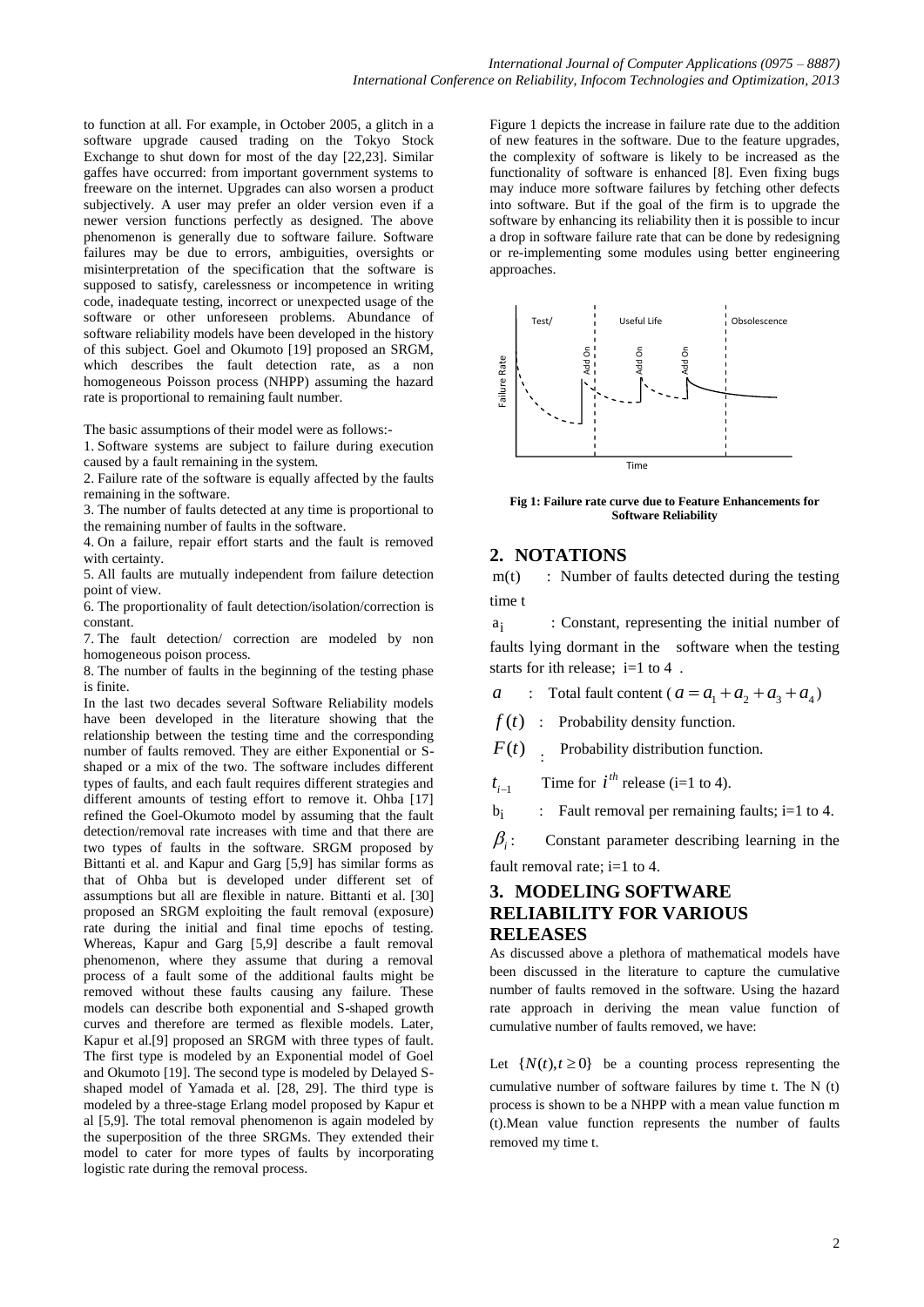$$
Pr(N(t) = n) = \frac{(m(t))^{n}}{n!} exp((-m(t)), n=1,2....)
$$
 (1)

$$
m(t) = \int_{0}^{t} \lambda(x) dx
$$
  
So,  

$$
\frac{dm(t)}{dt} = \frac{f(t)}{1 - F(t)} (a - m(t))
$$
 (2)

Solving the above equation using the initial condition  $m(0)$  =  $\Omega$ 

$$
m(t) = a F(t)
$$
\n(3)

#### *Release1*

The most important phase in the software development life cycle is testing. Testing starts once the code of software is written. Before the release of the software in the market the software testing team tests the software rigorously to make sure that they remove maximum number of bugs in the software .Although it is not possible to remove all the bugs in the software practically. Therefore, when one software version is tested by the testing team, there are chances that they may detect a finite number of bugs in the code developed. These finite numbers of bugs are then removed perfectly and mathematical equation for it is given as under:- *m t a F t t t* 1 1 1 <sup>0</sup> (4)

$$
m_1(t) = a_1 F(t) \t\t 0 < t < t_1 \t\t (4)
$$

*Release 2*

Due to fierce competition and technological changes the software developer is forced to add new features to the software. New features added to the software leads to complexity and increase in the fault content of the software. While testing the newly formed code, there is always a possibility that the testing team may find some faults which were present in previously developed code. Testing the newly developed code helps the developer to actually improve the software overall as it also removes some faults of previously developed code. In this period, when there are two versions of the software,  $a_1(1 - F_1(t_1))$  the left over fault content of the first version interact with new detection/ correction rate. As a result of these interactions a fraction of faults which were not removed during the testing of the first version of the product gets removed. In addition, faults are generated due to the enhancement of the features, a fraction of these faults are also removed during the testing with new detection proportion i.e.  $F_2(t-t_1)$ . The change in the fault detection is due to change in time, change in the complexity due to new features, change in testing strategies etc. The two resulting equations are as following:

$$
m_1(t) = a_1 F_1(t) \qquad 0 < t < t_1
$$
  
\n
$$
m_2(t) = a_2 F_2(t - t_1) + a_1 (1 - F_1(t_1)) F_2(t - t_1)
$$
  
\n
$$
t_1 < t < t_2
$$
  
\n
$$
Release 3
$$
\n(5)

When the new functionalities are added in the software for the second time again new lines of code are developed. This new code is integrated with the existing code and a testing is started again. It is known that bugs present in the software are infinite. Therefore during the testing in this phase a lot of bugs which have been left in primitive stage and first add-ons are removed. This helps in removing more and more bugs from the developed code. In this period, when there are three versions of the software,  $a_2(1-F_2(t_2))$  the left over fault content of the second version interacts with a changed rate of fault detection/ correction. As a result of these interactions a fraction of faults which were not removed during the testing of the second version of the product gets removed.. As the new version of the software gets introduced, it brings in with it fault content to the software system. A proportion of these faults get removed when the testing team tests the new code and these faults are removed with the detection proportion  $F_3(t-t_2)$ . The three resulting equations are as following:

$$
m_1(t) = a_1 F(t) \qquad 0 < t < t_1
$$
  
\n
$$
m_2(t) = a_2 F_2(t - t_1) + a_1 (1 - F_1(t_1)) F_2(t - t_1)
$$
  
\n
$$
t_1 < t < t_2
$$
  
\n
$$
m_3(t) = a_3 F_3(t - t_2) + a_2 (1 - F_2(t_2)) F_3(t - t_2) t_2 < t < t_3
$$
 (6)

In the above situation, the newly developed code for third release, the code developed for second release and the original code of the software are tested and the cumulative numbers of faults are removed with a failure rate of  $F_3(t-t_2)$ . In the third stage, we can identify that a finite number of faults are left over from first and second release which are now getting removed with a different testing effort and under different testing conditions governed by the failure distribution.

#### *Release 4*

The process of adding new functionalities is an on going process. These add-ons keep on happening till the product is there in the market. This phenomenon helps in improving the value of product and also helps in increasing the reliability of the product as more and more faults are removed when testing and integration of code is done. We discuss a case when the

new features are added in the software for the third time.  
\n
$$
m_1(t) = a_1 F_1(t) \qquad 0 < t < t_1
$$
\n
$$
m_2(t) = a_2 F_2(t - t_1) + a_1 (1 - F_1(t_1)) F_2(t - t_1) \qquad t_1 < t < t_2
$$
\n
$$
m_3(t) = a_3 F_3(t - t_2) + a_2 (1 - F_2(t_2)) F_3(t - t_2) \qquad t_2 < t < t_3
$$

$$
m_3(t) = a_3 F_3(t - t_2) + a_2 (1 - F_2(t_2)) F_3(t - t_2) t_2 < t < t_3
$$
  
\n
$$
m_4(t) = a_4 F_4(t - t_3) + a_3 (1 - F_3(t_3)) F_4(t - t_2) t_3 < t < t_4
$$
 (7)

The above equations are explained as follows: when the testing of the software began initially, the fault content is  $a_1$  which gets reduced by the proportion  $F_1(t_1)$ . A proportion of faults  $a_1 F_1(t_1)$  get removed till time  $t_1$ . At this time the developers start to test the new version of the software. The new version of the software leads to a generation of faults in the software system due to the complexity added by new functionalities. When testing is in process,  $a_2$  amount of faults are added in the software in the interval  $[t_1,t_2]$ . The second equation depicts that a proportion of these faults are removed while testing and also a part of leftover faults of the first version software product are removed with a rate which is different from the initial testing rate. Similarly when a new version of a software in introduced in the market for the third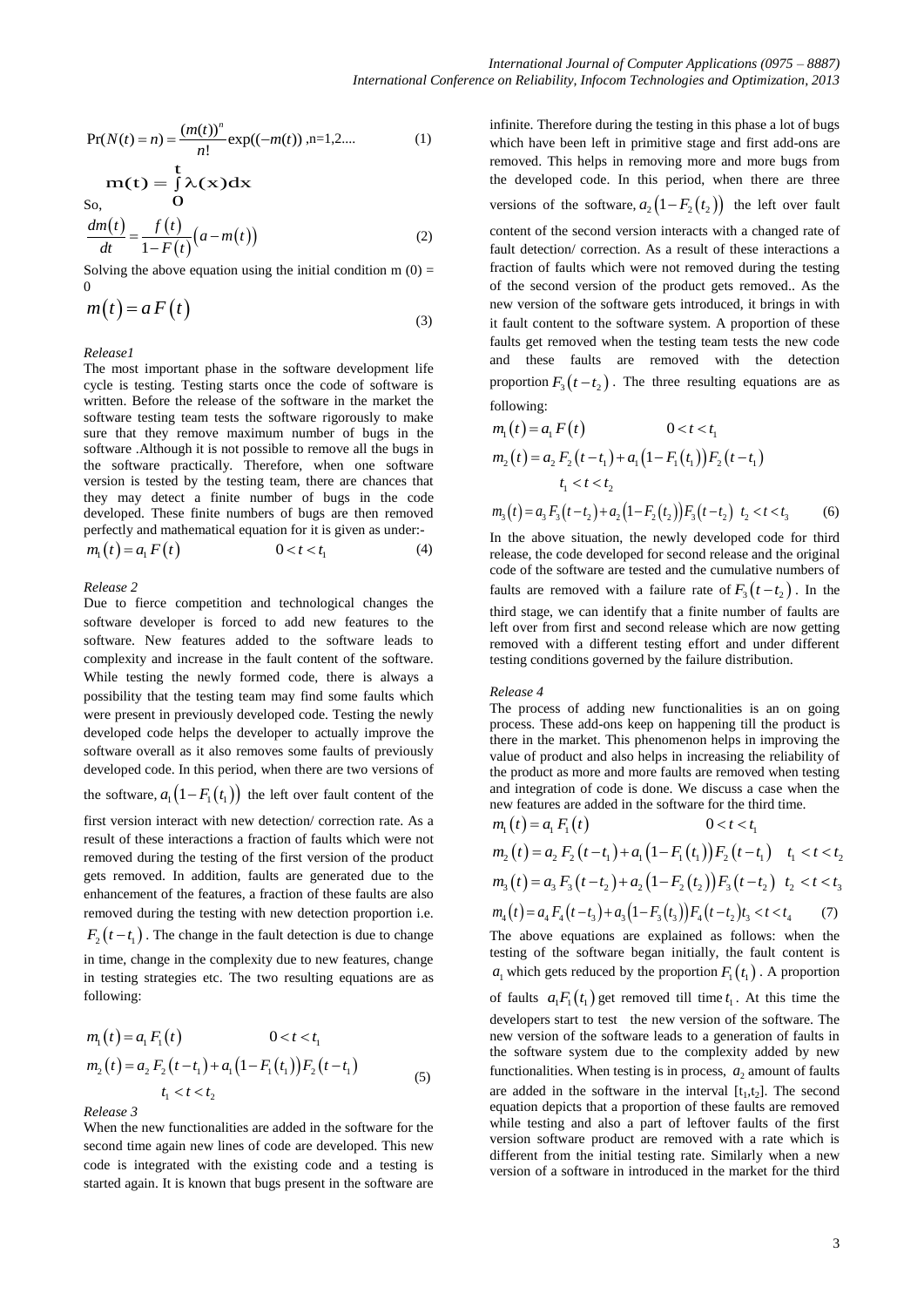time it further adds to  $a_3$  amount of faults in the software. A fraction of these faults are removed during the testing. In addition to these faults a part of fault which was left over during the testing of the second version product .i.e.  $a_2(1-F_2(t_2))$ . When the software is released for the forth time in the market a percentage of faults  $a_4$  get removed with detection proportion  $F_4(t-t_3)$ . Similarly, the fault contents which were left over in the software system during the time of first, second and third releases gets removed with the proportion  $F_4(t-t_3)$  and a part of their fault content gets removed during testing in the time interval[t3,t4].Here, we assumed that  $F(t)$  follows a logistic distribution. This helps us in developing a flexible software reliability growth model, which is s-shaped in nature. The s-shapedness of model helps us to capture the non uniform nature of testing in the above developed model.

$$
F_i(t) = \frac{\left(1 - \exp(-b_i t)\right)}{1 + \beta_i \exp(-b_i t)}
$$
\n(8)

## **4. Estimation of parameters, Model validation and Comparison Criteria**

Parameter estimation is of prime significance in software reliability prediction. In our study we have used the Statistical Package for Social Sciences (SPSS) [5, 9]. The present study is based on the data available on Tandem Computers. Once the analytical solution for mean number of faults

detected/removed by time t given by  $m(t)$  that is mostly described by the non-linear functions is known for a given model, the parameters in the solution are required to be determined. Parameter estimation is achieved by extensively used estimation techniques for non-linear models method of Non-linear Least Square (NLLS). Figures (2,3,4,5): Release 1,2,3,4 respectively.

## **4.1 Figures and Tables**

### **TABLE 1: parameter estimates**

| Re<br>lea                      |         |                |         |        |
|--------------------------------|---------|----------------|---------|--------|
| se                             |         | $\overline{c}$ | 3       | 4      |
| $a_i$                          | 110.82  | 124.37         | 62.5925 | 44.983 |
| $b_i$                          | 0.1720  | 0.2535         | 0.5684  | 0.2669 |
| $\beta_{\scriptscriptstyle i}$ | 1.2046  | 3.7784         | 16.266  | 2.1116 |
| $\sigma$                       | 0.00002 | 0.001          | 0.001   | 0.3537 |
|                                |         |                |         |        |

#### **TABLE 2: comparison criteria**

|                | <b>Release</b> | <b>Release</b> |      | Release 3   Release 4 |
|----------------|----------------|----------------|------|-----------------------|
| $\mathbf{n}^2$ | 982            | .995           | .996 | .995                  |

| <b>Bias</b> | .07041 | .03703 | .000541 | 0.01289 |
|-------------|--------|--------|---------|---------|
| MSE.        | 17.230 | 9.6021 | 3.4182  | 4.305   |
| Variation   | 3.5645 | 2.8690 | 1.7207  | 1.9649  |













Fig: 2,3,4,5 respectively showing Goodness of Fit for Four Releases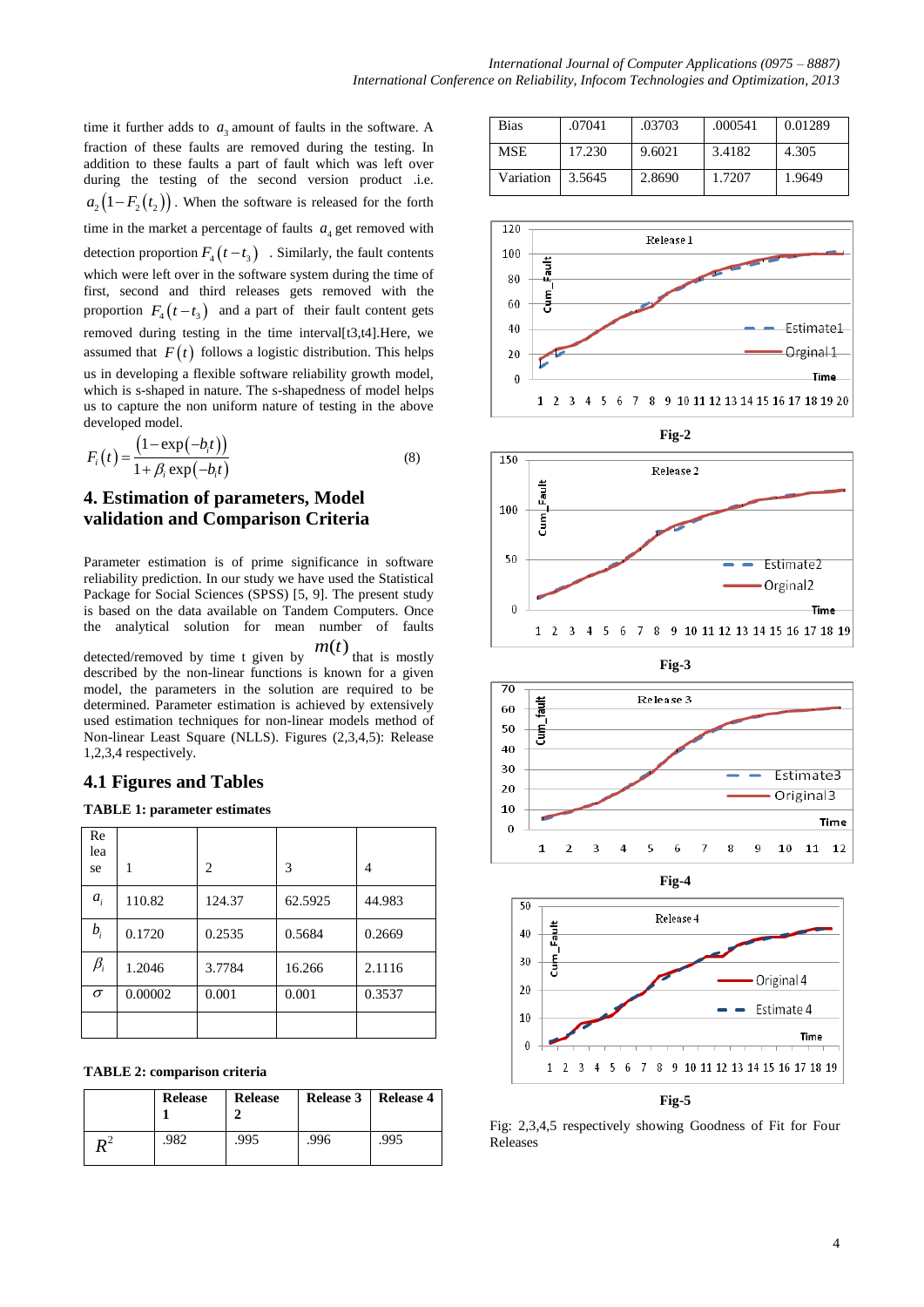## **5. TWO DIMENSIONAL MODELING FRAMEWORK**

The heading of a section should be in Times New Roman 12- The two dimensional SRGM proposed in our work incorporating testing time and resource usage is based on Non Homogeneous Poisson Process (NHPP) (described in the previous section). However, in one dimensional analysis the object variable is dependent on one basic variable although the object takes on many different roles based upon its dependence on various other factors. Two dimensional models are used to capture the joint effect of testing time and testing resources on the number of faults removed in the software. Such two dimension models are also based on NHPP. In these models we define a two-dimensional stochastic process representing the cumulative number of software failures by time s and with the usage of resources u by  $\{N(s, u), s \ge 0, u \ge 0\}$ . The mean value function for a

two-dimensional NHPP is formulated as:-.  
\n
$$
Pr(N(s, u) = n) = \frac{(m(s, u))^n}{n!} exp(-m(s, u)),
$$
 n=0, 1, 2...

In recent years, Ishii and Dohi proposed a two dimensional software reliability growth model and their application[31]. They investigated the dependence of test-execution time as a testing effort on the software reliability assessment, and validate quantitatively the software reliability models with two-time scales. Inoue and Yamada also proposed two dimensional software reliability growth models[32]. However their modeling framework was not a direct representative of using mean value functions to represent of fault removal process. They discussed software reliability assessment method by using two dimensional Weibull-type SRGM. Moreover, their modeling framework assumes software development as a single release process. Recently, Kapur et. al. proposed a two dimensional modeling framework which was applied in determining optimal allocation of testing time and resources simultaneously to a modular software system. In this section we develop a two-dimensional multi release model which incorporates the combined effect of testing time and resources in each release to remove the faults lying dormant in the software[33,34]. The model developed is based on the Cobb Douglas production function [34]. The functional form of [production functions](http://en.wikipedia.org/wiki/Production_function) is extensively used to characterize the relationship of an output to inputs. It was proposed by [Knut Wicksell](http://en.wikipedia.org/wiki/Knut_Wicksell) (1851–1926), and tested against statistical evidence by Charles Cobb and Paul Douglas in 1900–1928. Cobb-Douglas function presents a simplified outlook of the economy in which production output is obtained by the amount of labor occupied and the amount of capital invested. While there are many factors influencing economic performance, their model demonstrated remarkable accuracy. The mathematical form of the production function is specified as:

 $Y=AI^{\nu}K^{1-\nu}$ 

where:  $Y =$  total production (the monetary value of all goods produced in a year)

 $L =$ labor input

 $K =$  [capital](http://en.wikipedia.org/wiki/Capital_%28economics%29) input

 $A =$  [total factor productivity](http://en.wikipedia.org/wiki/Total_factor_productivity)

v is elasticity of labor. This value is constant and is determined by available technology.

#### **5.1. Notations**

A Initial number of faults.

- B Fault detection rate per remaining simple fault.
- $\lambda_i$  Fraction of the fault for i<sup>th</sup> release
- ai Initial fault content for i<sup>th</sup> release
- S Testing time.
- U Resources.
- Α Resource Elasticity to Testing Time
- m (s, u) Cumulative number of faults removed by time s and with the usage of resources u.

## **5.2 Two Dimensional Software Reliability Growth Model for Single Release**

The two dimensional flexible SRGM presented in this section was proposed by Kapur et al [34]. It is based on the following assumptions-

- 1. Failure /fault removal phenomenon is modeled by NHPP.
- 2. Software is subject to failures during execution caused by faults remaining in the software.
- 3. Failure rate is equally affected by all the faults remaining in the software.
- 4. Fault detection rate is non-decreasing time and resource-dependent function.
- 5. On a failure, the fault causing that failure is immediately removed and no new faults are introduced.
- 6. To cater the combined effect of testing time and resources we use Cobb-Douglas production function

of the following form:  
\n
$$
\tau \cong s^{\alpha} u^{1-\alpha} \qquad 0 \le \alpha \le 1
$$
\n(9)

*s* : testing time

 $\mu$ : testing resources (effort)

 $\theta$ : Effect of testing time

Under the above assumptions the differential equation representing the rate of change of cumulative number of faults detected w.r.t. to the combined effect of time and resources is given as:

given as:  
\n
$$
m^{'}(\tau) = \frac{f(\tau)}{1 - F(\tau)} \big( a - m(\tau) \big)
$$
\n(10)

Integrating above equation with initial condition m( $\tau = 0$ )=0, and using equation (10) we get

$$
m(\tau) = a.F(\tau)
$$

 (11) The above model can also be written in the form

$$
m(s, u) = a.F(s, u)
$$
\n<sup>(12)</sup>

Equation (12) is the generalized two-dimensional SRGM model (SRGMs). Substituting different types of distribution functions, we can obtain different mean value functions corresponding to them. The cumulative number of faults removed  $m(\tau)$  is dependent on  $\tau$ .  $\tau$  is a two-dimensional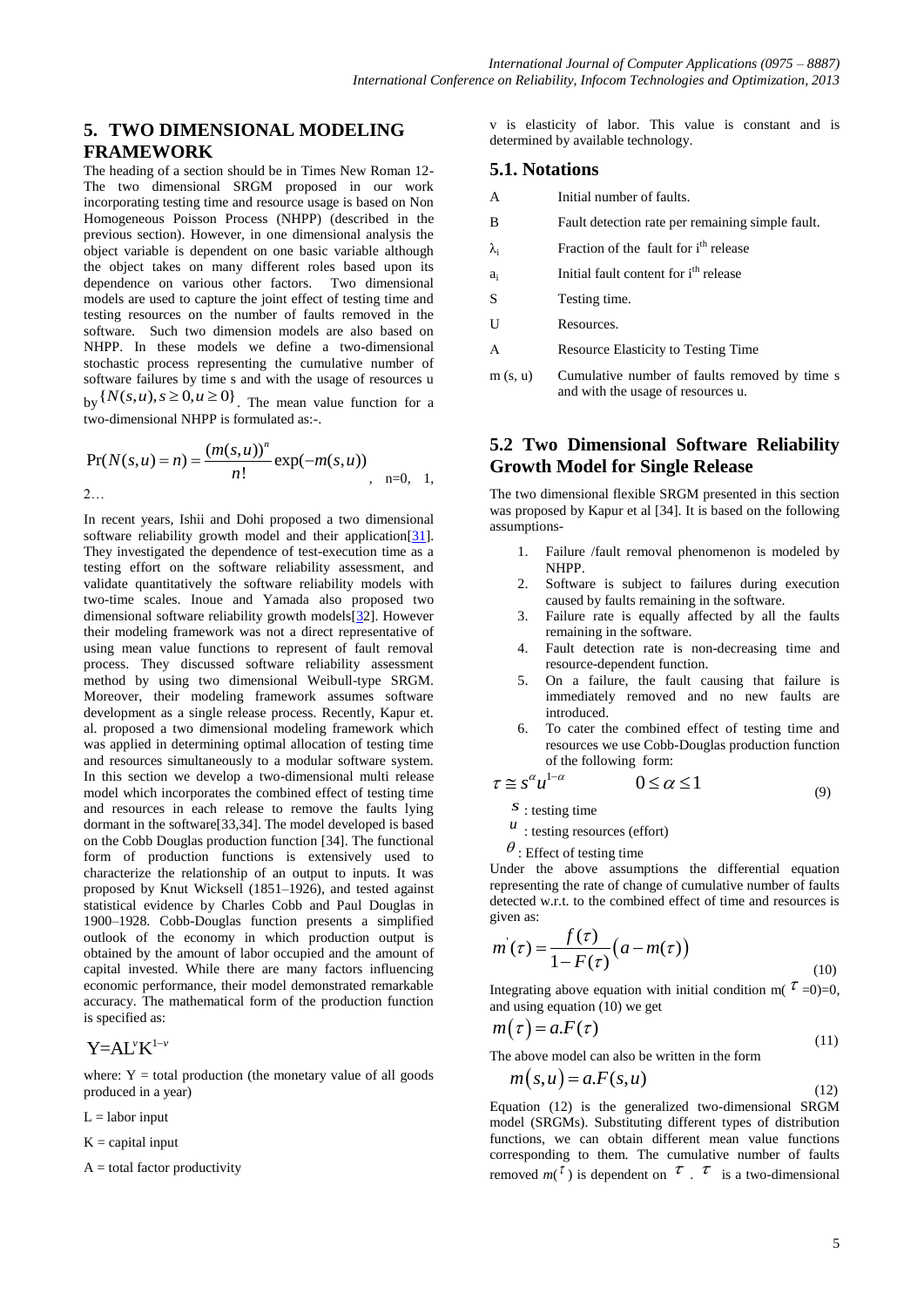variable, with testing time *s* and testing effort *u* as its dimensions. The two-dimensional models are useful as they can show the effect of two aspects of a variable on which the result is dependent.

## **5.3 Modeling Two Dimensional Multi Release SRGM**

In modeling the proposed model apart from the assumptions, we assume that while modeling the mean value function for the next release include the faults of the current release and the remaining faults of just previous release are considered.

#### *Release 1*

In multi release model first release is the first step for entering into the market. Hence company will have to pay attention on it because generally first impression counts for the last impression. Therefore to bang into the market, the firm will have to test the software rigorously with an attempt to remove maximum number of faults lying dormant in the software. But, because of time and resource constraints it is not practically possible for the testing team to remove all the errors and thus the initial release of the software is made, with some of the fault content remaining in it. Therefore, when one software version is tested by the testing team, there are chances that they may detect a finite number of bugs in the code developed. These finite numbers of bugs are then removed perfectly and mathematical equation for it is given as under:-

$$
m_1(\tau) = a_1 F_1(\tau) \qquad 0 \le \tau \le \tau_1 \tag{13}
$$

*Release 2*

After first release, in order to remain in the market company adds some new functionality into the software. New features added to the software leads to complexity and increase in the fault content of the software. At the same time the firm can't even neglect the errors that are reported in operational phase of the first release.

Therefore, the mathematical equation representing the cumulative number of faults removed in second release is given by:

$$
m_2(\tau) = a_2 F_2(\tau - \tau_1) + a_1 (1 - F_1(\tau_1)) \} F_2(\tau - \tau_1); \tau_1 \le \tau < \tau_2
$$
\n(14)

Similar to the arguments given in second release along with taking into consideration the fact that the next release will contain the remaining faults of just released version, we can have the mathematical equations for third, fourth and so on to i<sup>th</sup> releases.

We follow Exponential distribution for removal process of the faults respectively i.e.  $F_i(t)$  is the exponential probability distribution function related to ith release.

## **5.4 Data Description**

We have used the Tandem Computer Company for four releases of software [6, 26]. The data set presents the failure data from four major releases of software product at Tandem computers. The first release consists of 100 faults count observed during 20 weeks with cumulative resources of 10000. In the second release 120 cumulative defects were found collected during 19 weeks with resource usage of 10272. Third release was tested for 12 weeks and 5053

cumulative resources were used and 61 bugs were observed. Last, fourth release was testes for 19 weeks which reported 42 errors and 11305 units resources were used.

## **5.5 Criteria for Model Comparison and Parameter Estimation**

For estimating the parameter values of each release is taken as time of testing (in weeks) and u corresponds to resource usage. From estimation result of first release it was observed that total 9 faults were not removed during testing in which 7 faults simple faults and therefore they are also constituted the part of total faults for the second release. Similarly, the testing team was unable to remove 13 faults in the testing phase of second release, thereby formed the part of third release. In third release only 2 faults was not rectified. The parameter values of the proposed model obtained for the four releases are shown in table 3.

|    | Table 3 Parameter Estimates for Four Releases [i=1, 2, 3, |  |  |  |  |
|----|-----------------------------------------------------------|--|--|--|--|
| 41 |                                                           |  |  |  |  |

| Parameters | $a_{i}$ |       | λ,    | $\alpha$ |
|------------|---------|-------|-------|----------|
| Release-1  | 124.57  | 0.004 | 0.671 | 0.460    |
| Release-2  | 128.59  | 0.035 | 0.332 | 0.824    |
| Release-3  | 54.15   | 0.014 | 0.682 | 0.541    |
| Release-4  | 48.97   | 0.002 | 0.590 | 0.404    |

**Table 4 Comparison Criteria for Four Releases**

| Criteria  | $\mathsf{R}^2$ | <b>Bias</b> | Variation | <b>MSE</b> |
|-----------|----------------|-------------|-----------|------------|
| Release-1 | .990           | 0.403       | 2.81      | 7.71       |
| Release-2 | .995           | 0.214       | 2.159     | 7.065      |
| Release-3 | .995           | 0.050       | 1.490     | 1.909      |
| Release-4 | .992           | 0.075       | 1.106     | 1.163      |

The curve of the estimated values of the number of faults removed in different releases using the proposed modeling framework for the four releases is shown graphically in figures 6 to 9, respectively.



**Fig 6: Goodness of Fit Curve for Release 1**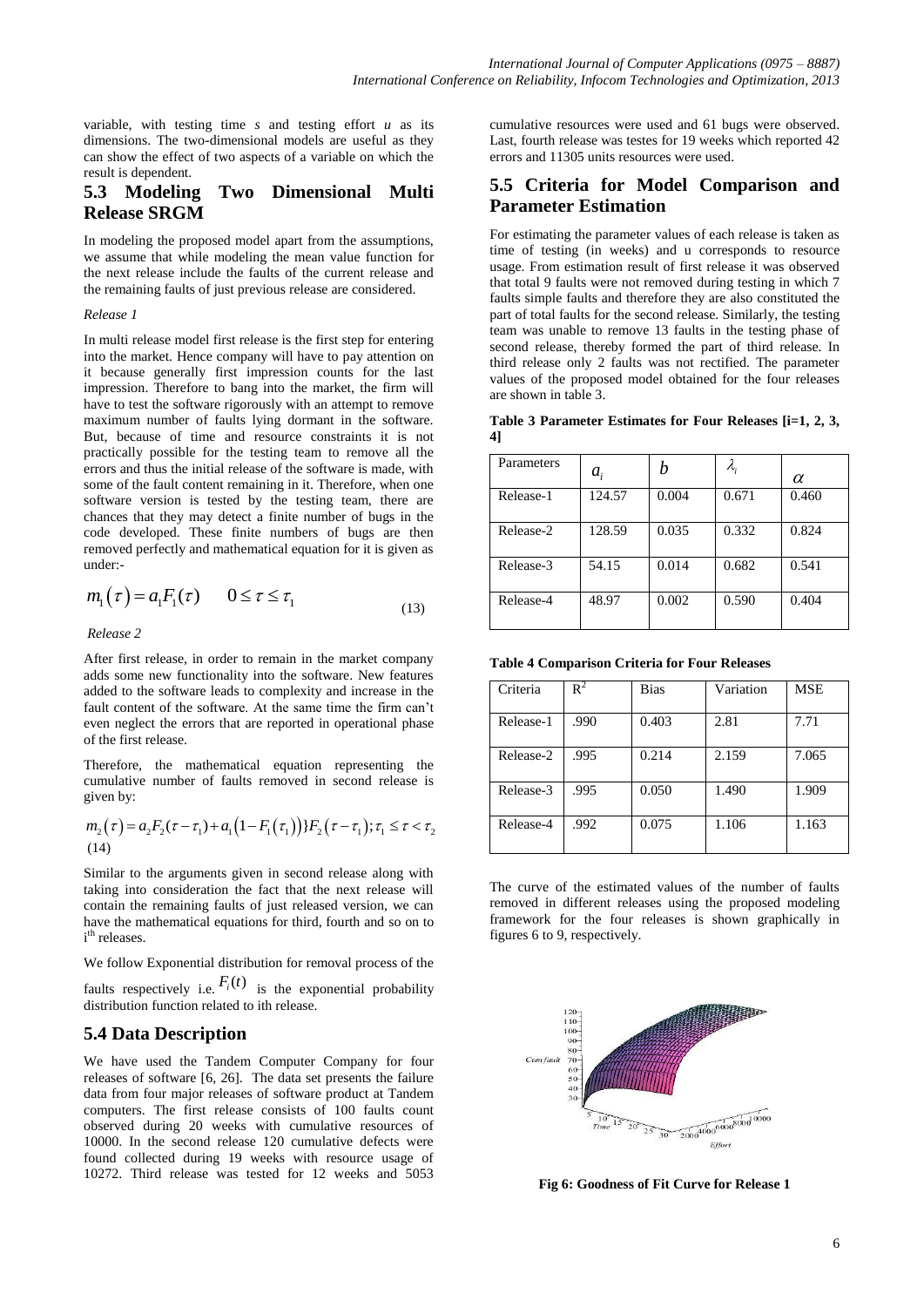

**Fig 7: Goodness of Fit Curve for Release 2**



**Fig 8: Goodness of Fit Curve for Release 3**



**Fig 9: Goodness of Fit Curve for Release 4**

## **6. RELEASE PLANNING PROBLEM**

The heading of subsections should be in Times New Roman the release of the up-graded version. Owing to the prevailing paradox between software user's requirements and time and resources limitation for the developers; an imperative decision problem, which arises is to determine when to stop testing of the current release and come up with new version of the software system for the users. Such problems are called Optimal Release Planning Problems. Software users crave for faster deliveries; cheaper software as well as quality product whereas software developers desire to minimize their development cost, maximize the profit margins and meet the competitive requirements. Moreover, it is also a matter of fact that if the new release of the software is overly delayed, the manufacturer (software developer) may undergo thrashing by means of penalties and revenue loss, while a premature

release of new version may cost heavily in terms of fixes (removals) to be done of that release in next release and this might also consequently harm manufacturer's reputation. Thus, a tradeoff between conflicting objectives is required.

After the study of existing literature, it has been observed that a lot of research has been done for the release of single version software systems. Okumoto and Goel [18] formulated optimum release time policies using the exponential SRGM. Yamada and Osaki [35] studied optimal release policies based on software cost and software reliability simultaneously for exponential, modified exponential and an S-shaped SRGM. The objective was to minimize the total software development cost subject to reliability less than a predefined reliability level or maximize reliability subject to cost not exceeding a predefined budget. In 1991 Kapur and Garg [11] formulated release policies incorporating the effect of testing resource expenditure for an exponential SRGM under the added assumption that testing resource curves are described by either exponential, Rayleigh or Weibull curve. Huang and Lyu[36] proposed an SRGM with generalized testing effort function and studied optimal release policies based on cost and reliability considering testing effort and efficiency. In 2007 Kapur et al. [37] proposed an SRGM with two types of imperfect debugging and determined the optimal release time of the software.

The release time problems discussed above were studied under the assumption that a software comes in single release; i.e. these researchers do not take into consideration the impact of coming up with multi releases of a software in release planning decisions. But when different versions of the software are to be released, then the firm cannot just plan the release of current version on the basis of testing progress of new code only. It has to consider the log reports of just previous release too. So, here we have formulated an optimal release planning problem which minimizes the cost of testing of the release that is to be brought into market under the constraint of removing a desired proportion of faults (which cannot be 1; as testing cannot be continued indefinitely) to be removed from the release. Another attracting feature of the formulated problem is that it not only considers time as an essential criterion for releasing the new version but also looks simultaneously for resources that govern the pace of testing.

The optimal release planning problem is complex non linear optimization problems and is solved using genetic algorithm (GA)[38]. Furthermore, we have also discussed the release time problem based on a new concept of Multi-Attribute Utility Theory [4,13,14] that takes into consideration two conflicting attributes simultaneously [16,24,25]. This framework has also been illustrated using a numerical example.

## **6.1 Release Time Problem (Solution Method-GA)**

#### *Problem Formulation*

In planning the release decisions for software that is to be brought into the market with new versions; the firm has to take into consideration two things:

(i) Testing data of the new code.

(ii) Log reports of just previous release, i.e. bugs reported by the users in the operational phase of the version that had been there in the market.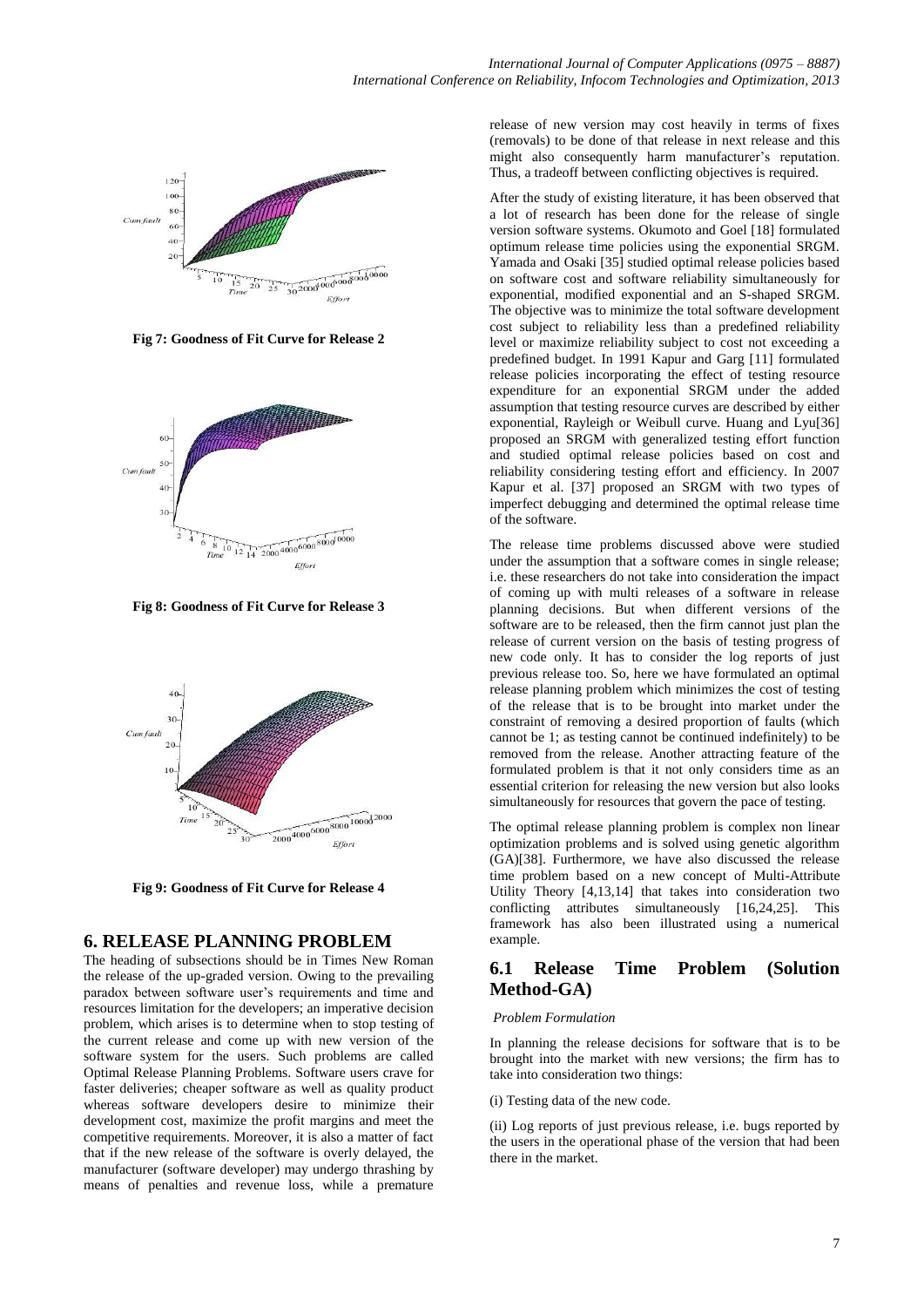Where in single release software systems, only (i) prevails, and if (ii) is not taken into consideration for the release planning of multi release software systems; then the notion of coming up with various versions gets lost. This is because the decision of releasing the software lays its foundation on the total faults that are removed from the software. In multi release software the bugs of just previous release also get added to the total faults of the release that is under testing phase. Therefore, to formulate an optimal release planning (ORP) for multi release software we require multi release software reliability growth model. Using the modelling framework as done in earlier Section, we will discuss the following release planning problem.

In the present problem, we consider minimizing the testing cost of the release that is under testing phase with a constraint of removing a desired proportion of faults.

#### *Cost Function*

Suppose the firm has to deliver the  $n<sup>th</sup>$  release of the software. Then, the cost function will include cost of removing faults during testing phase of the nth release and cost of failure and removal of faults after the delivery of the nth release and unit cost of testing during the testing phase of nth release. All

cost of testing during the testing phase of nth release. All these costs lead to the following form of the cost functions: 
$$
C_n(\tau) = C_{n1} m_n(\tau) + C_{n2} \left( \left( a_n + a_{n-1} \left( 1 - F_{n-1}(\tau_{n-1}) \right) \right) - m_n(\tau) \right) + C_{n3} \tau;
$$

Using values of m(
$$
\tau
$$
) we get cost function as:  
\n
$$
C_n(s^{\alpha}u^{1-\alpha}) = C_{n1} \left[ \frac{a_n \left(1 - \exp\left(-b_n s^{\alpha_n} u^{1-\alpha_n}\right)\right)}{1 + \beta_n \exp\left(-b_n s^{\alpha_n} u^{1-\alpha_n}\right)} \right]
$$
\n
$$
+ C_{n2} \left[ \left( a_n + a_{n-1} \left(1 - \frac{\left(1 - \exp\left(-b_{n-1} s^{\alpha_{n-1}} u^{1-\alpha_{n-1}}\right)\right)}{1 + \beta_{n-1} \exp\left(-b_{n-1} s^{\alpha_{n-1}} u^{1-\alpha_{n-1}}\right)} \right) \right] + C_{n2} \left[ -\left[ \frac{a_n \left(1 - \exp\left(-b_n s^{\alpha_n} u^{1-\alpha_n}\right)\right)}{1 + \beta_n \exp\left(-b_n s^{\alpha_n} u^{1-\alpha_n}\right)} \right] + C_{n3} s^{\alpha} u^{1-\alpha}; \right]
$$

where  $C_{n1}$  is cost incurred on removing a fault during testing phase of  $n<sup>th</sup>$  release. C<sub>n2</sub> is cost incurred on removing a fault after the delivery of the  $n<sup>th</sup>$  release of software system.  $C_{n3}$  is the testing cost per unit testing time and resources.  $C_n$  is the total cost of testing of nth release.

Also, 
$$
\tau > \tau_{n-1}
$$

The total cost is to be minimized. Thus, we have that cost function is a convex function, So, when this cost function will be plotted with respect to time and resources frame. Hence

release time problem now can be stated as:  
\nMinimize  
\n
$$
C_n(s^{\alpha}u^{1-\alpha}) = C_n \left[ \frac{a_n \left(1 - \exp(-b_n s^{\alpha_n} u^{1-\alpha_n})\right)}{1 + \beta_n \exp(-b_n s^{\alpha_n} u^{1-\alpha_n})} \right]
$$
\n
$$
+ C_n \left[ \left( a_n + a_{n-1} \left(1 - \frac{\left(1 - \exp(-b_{n-1} s^{\alpha_{n-1}} u^{1-\alpha_{n-1}})\right)}{1 + \beta_{n-1} \exp(-b_{n-1} s^{\alpha_{n-1}} u^{1-\alpha_{n-1}})} \right) \right] \right]
$$
\n
$$
+ C_{n3} \left( \frac{a_n \left(1 - \exp(-b_n s^{\alpha_n} u^{1-\alpha_n})\right)}{1 + \beta_n \exp(-b_n s^{\alpha_n} u^{1-\alpha_n})} \right)
$$
\n
$$
+ C_{n3} s^{\alpha} u^{1-\alpha};
$$

subject to

$$
\frac{a_n \left(1 - \exp\left(-b_n s^{\alpha_n} u^{1 - \alpha_n}\right)\right)}{1 + \beta_n \exp\left(-b_n s^{\alpha_n} u^{1 - \alpha_n}\right)} \left(= m_n(s, u)\right) \ge \rho \left[a_n + a_{n-1} \left(1 - \frac{\left(1 - \exp\left(-b_{n-1} s^{\alpha_{n-1}} u^{1 - \alpha_{n-1}}\right)\right)}{1 + \beta_{n-1} \exp\left(-b_{n-1} s^{\alpha_{n-1}} u^{1 - \alpha_{n-1}}\right)}\right)\right]
$$
\n(ORP Problem)

where  $\rho$  is desired proportion of faults to be removed from  $n<sup>th</sup>$ release.

The above problem is non linear in nature which is difficult to solve through traditional search and optimization methods. This requires use of some new optimization techniques based on natural evolution and natural genetics. Therefore to handle such difficulties we have solved it using Genetic Algorithm. The efficiency of GA lies in its ability of working with population of solutions and not an individual point. In addition GA breaks the limitation of differentiability.

#### *Numerical Example*

Minimize

As an illustration, here we choose the same data set of four releases taken in earlier section. In this data set first, second and third release have already been into market. The problem formulated in section 6 determines when to stop testing the fourth release of the software such that the cost of testing is minimized.

In order to determine the optimal release time and optimal resource consumption for the fourth release we make use of the estimated values of the parameters of third and fourth release given in table 1. With these parameter values we solved the following problem using genetic algorithm method given in section 6. Further we assume  $C_1 = 10$ ,  $C_2 = 15$ ,  $C_3 = 5$ and it is desired that at least 0.95 proportion of faults should be removed from  $4<sup>th</sup>$  release. The problem is solved using Matlab software under VC++ (6.0) compiler.

Matlab software under VCH (6.0) compiler.

\nMinimize

\n
$$
C_4(\tau) = C_{4_1} m_4(\tau) + C_{4_2} \left( \left( a_4 + a_3 \left( 1 - F_3(\tau_3) \right) \right) - m_4(\tau) \right) + C_{4_3} \tau
$$
\nsubject to

\n
$$
m_4(\tau) \geq 0.95 \left[ a_4 + a_3 \left( \left( 1 - F_3(\tau_3) \right) \right) \right]
$$
\nwhere

\n
$$
\tau \cong s^{\alpha} u^{1-\alpha} \qquad 0 \leq \alpha \leq 1
$$
\n
$$
\tau > \tau_3
$$
\nThe parameters used in GA evaluation for both the problems.

The parameters used in GA evaluation for both the problems are given in Table 5. The crossover method taken is simulated binary crossover (SBX), and selection criterion is tournament selection without replacement.

#### **Table 5: Parameters of GA**

| Parameter <sup>5</sup> Size |     | Population Number of Crossover Mutation<br>Generations Probability Probability |     |  |
|-----------------------------|-----|--------------------------------------------------------------------------------|-----|--|
| Value                       | 100 |                                                                                | 0.9 |  |

Upon solving the problem the optimal time for stop testing the fourth release came out be 72 week (which is 20 weeks after third release) with an optimal resource consumption of 39100.33 units. The minimum value of cost came out to be 1663.54.

## **6.2 Release Time Problem (Solution Method-MAUT)**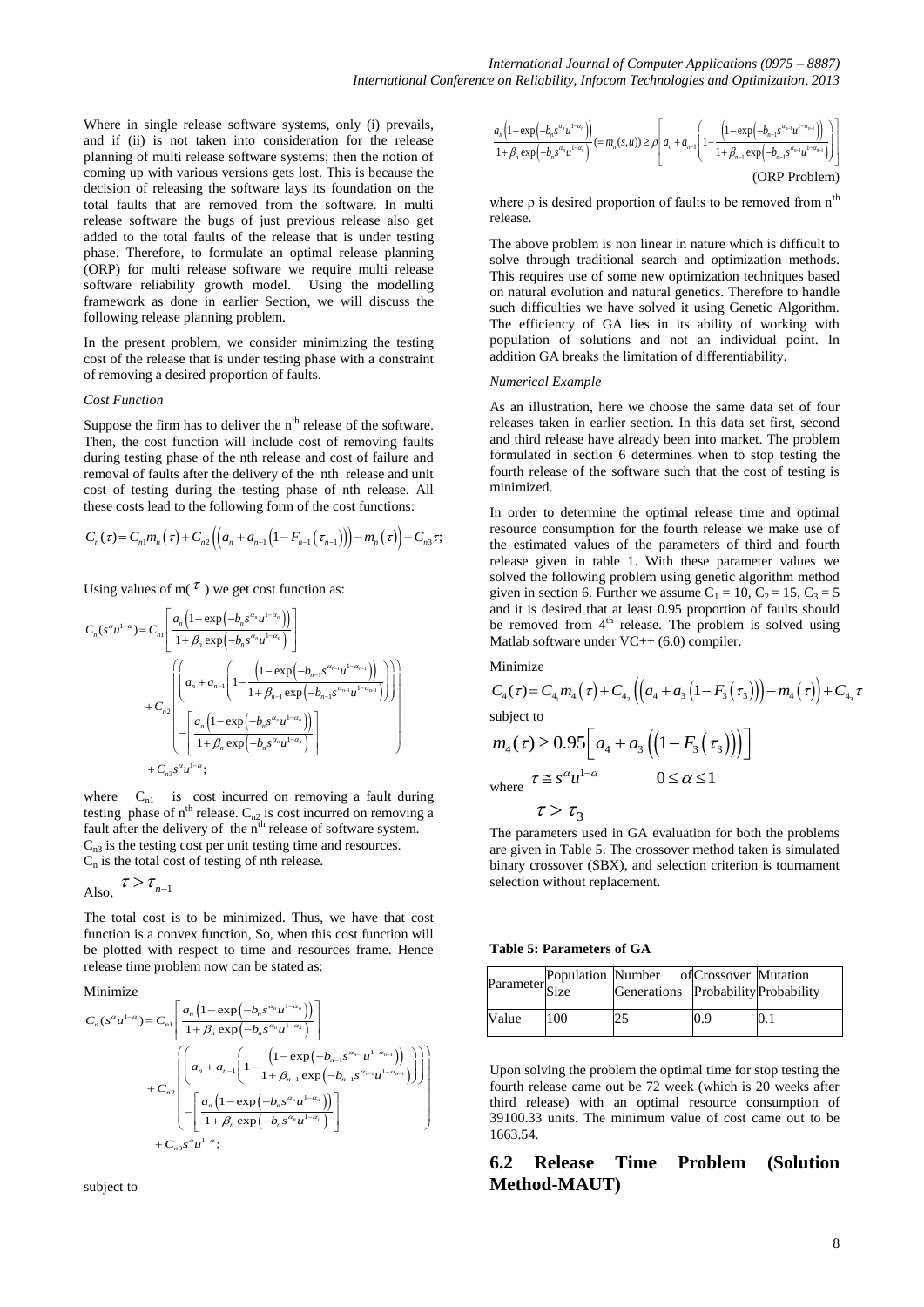Optimal release time determination in the testing phase is a typical application of Software reliability models. Software release time problems have been discussed and solved in different ways. One of these is to find release time so that the total cost incurred during remaining phases (i.e. testing and operational) of the SDLC is minimized [9,19]. Some of the release time problems are based upon reliability criterion alone. Optimization models that minimize the number of remaining faults in the software or the failure intensity also fall under this category [1,9,29]. Release time problems have also been formulated for minimizing cost with reliability requirement or maximizing reliability subject to budgetary constraint [9,11]. Bi-criterion release policy [9,10] simultaneously maximizes reliability and minimizes cost subject to reliability requirement and testing resource availability constraints. Mathematical programming methods have been used to find solutions to such problems.

The quality of a software system is usually managed or controlled during the testing and maintenance phases. If the length of software testing is long, it can remove many software errors in the software system and its reliability increases. However it may cause a significant financial loss for the software company by increasing the testing cost and delay in software delivery. Further, releasing software to market before measuring desired level of failure intensity (which is fixed by the manager) may increase the maintenance cost during operational phase as well as create risk to lose future market. To trade-off between two conflicting objectives, multi-attribute utility theory (MAUT) is applied in our decision model.



**Fig 10. Steps for using MAUT as an Evaluation Approach**

MAUT has gained a lot of importance in recent years as it represents the scenario of management appropriately. It has strong theoretical foundations based on expected utility theory [3, 13]. Another importance is that it provides feasibility to consider the alternative on the continuous scale [2, 13].

In the present study, we have identified two separate utility assessments. The objective list utilized for this preliminary analysis is minimization of cost and maximization of

measurement failure intensity. A Multi-Attribute Utility Function (MAUF) is defined as

Function (MAUF) is defined as  
\n
$$
U(x_1, x_2,..., x_n) = f[u_1(x_1), u_2(x_2),..., u_n(x_n)] = \sum_{i=1}^{n} w_i.u_i(x_i)
$$
\nwhere, 
$$
\sum_{i=1}^{n} w_i = 1
$$
\n(15)

where,

U is a multi-attribute utility function over all utility;

 $u_i(x_i)$  is single utility function measuring the utility of attribute *i*;

 $x_i$  is level of *i*<sup>th</sup> attribute.

 $w<sub>i</sub>$  Represent the different importance weights for the utilities of attributes

By maximizing the multi-attribute utility function, the best alternative is obtained, under which the attractiveness of the conjoint outcome of attributes is optimized [13].

We now discuss the methodology that has been utilized in formulating the utility function.

#### *Selection of Attributes*

A vital decision problem that firms encounter is to determine when to stop testing and release the software to user. If the release of the software is unduly delayed, the software developer may suffer in terms of revenue loss. The optimization problem of determining the time of software release can be formulated based on goals set by the firm in terms of cost and failure intensity. Using the concept of quantification from Lie et al [13]; the objective of failure intensity  $\lambda(t)$  is formulated as

$$
\max f = \frac{\lambda(t)}{\lambda_{\max}} \tag{16}
$$

where,  $f_i$  is the measurement of failure intensity and is taken as to be one of the attributes to be considered in MAUT.

The software performance during the field is dependent on the reliability level achieved during testing. In general, it is observed that longer the testing phase, the better the performance. Better system performance also ensures less number of faults required to be fixed during operational phase. On the other hand prolonged software testing unduly delays the software release. Considering the two conflicting objectives of better performance with longer testing and reduced costs with early release, GO [18] proposed a cost

function for the total cost incurred during testing given as:  
\n
$$
C(T) = C_1 m(T) + C_2 \left[ a - m(T) \right] + C_3 T
$$
\n(17)

where,

 $C_1$  be the cost of fixing a fault during testing phase.

*C*2 be the cost of fixing a fault during operational phase.

 $C_3$  is the testing cost per unit testing time.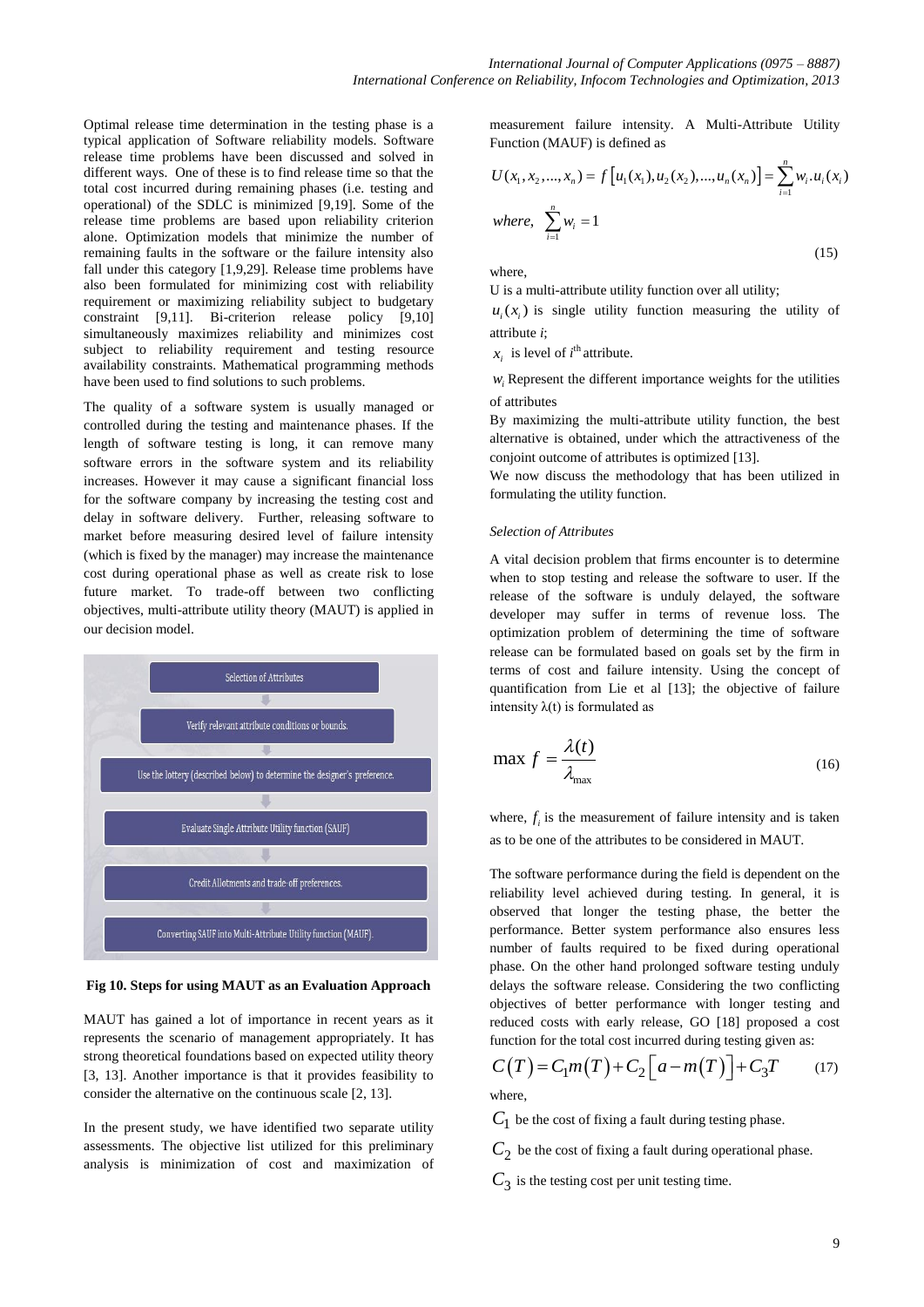$m(T)$  is the expected number of faults removed till time *T* .

 $C(T)$  is the total cost in fault removal.

A firm never wants to spend more than its capacity, therefore the next attribute that we consider is:

$$
\text{Min:} \quad C_4 = \frac{C(T)}{C_{\text{B}}} \tag{18}
$$

where,

 $C_B$  is the total budget allocated to the firm.

### *Selection of Attribute Bounds*

(f(f) in the representation<br>of finding model this interest of mathematical the matrix is the absorption of the state of the state of the state of the state of the state of the state of the state of the state of the state The upper and lower bounds of an attribute are chosen by the designer. It is possible to use mathematical optimization techniques to choose the limits, however there is no rule as to the size of the range. The range of the attribute can change the weight of the scaling factors, when using the multi-attribute utility model*.* SAUF represents management's satisfaction level towards the performance of each attribute. It is usually assessed by a few particular points on the utility curve [12]. In the present study, using the concept of Lei et al [13], suppose that the single utility function for cost is to be determined, the lowest and highest values of cost are selected first as  $C_4^0$  *and*  $C_4^1$ . At these boundary points, we have .  $u(C_4^0) = 0$  and  $u(C_4^1) = 1$ .

#### *Lottery*

The lottery is the step in the process where the designer's preferences are determined. In this step, the designer needs to make a decision between two choices. The first choice is to have the probability *p* for the most preferred alternative or 1*p* for the least preferred alternative. The second choice is the absolute certainty of a particular alternative, or the certainty value, between the most and least preferred. The goal of the lottery is to determine the probability *p* where the decision maker is indifferent between the two choices. The indifference between the two choices is called certainty equivalence.

#### *Development of Single Attribute Utility Function (SAUF)*

SAUF is obtained by using a set of lottery questions based on certainty equivalence. They are monotonic functions, where the finest outcome is set at 1, and the worst at 0. SAUF are then developed to describe the designer's compromise between the finest and worst alternatives based on the lottery questions.

Many functional forms of utility function exist like linear, exponential etc. An analytical function is typically used for preference description, and exponential functions are usually used to describe its shape. The general form is  $u(x) = y_1 + y_2 e^{rx}$ , where  $y_1$  and  $y_2$  are parameters which guarantee the utility is normalized between 0 and 1.

and "*r"* is the risk coefficient which shows degree of risk attitude, reflecting rate at which risk attitude changes with different attribute level. It may be noted that we use lottery when there is a preference or indifference between two lotteries. If they are equal to each other, management is risk neutral and the linear (additive) form  $u(x) = y_1 + y_2 \cdot x$  should be used. Otherwise, if management is not risk neutral then the exponential form will be selected. Furthermore, it is to note that the additive form of multiattribute utility function is based on the utility independence and the additive independence assumptions [12,13].

The component utility function for attribute  $i$  ( $u_i$ ) is assessed by the use of lottery [13, 21]. The three data points used to determine the unknown coefficients are obtained from the equation  $u(x) = pu(x^0) + (1 - p)u(x^*)$ , where *x* is the certainty value,  $x^{\circ}$  is the best alternative, and  $x^*$  is the worst alternative (Refer Fig 2.). Given that the utility is scaled between 1 and 0,

$$
u(x^f) = 1,
$$
  
 
$$
u(x^w) = 0
$$
, so  
 
$$
u(x) = p.
$$

Therefore, to find  $p$ , for a given  $x$ , the firm needs to ask from decision maker or else use the lottery theory.

#### *Credit Allotment to Weights*

In this section we have discussed about estimation of weight parameter,  $w_i$ . The weights are assumed to reflect the relative importance of moving an attribute from worst to finest level. Thus they are defined on ratio scale. Many approaches for obtaining numerical weight have been proposed, including direct trade-off methods, direct judgment of swing weight and lottery-base utility assessment [12,13]. By these methods, Management can assign different importance to each attribute. In our case the number of attributes considered are only two and in this case use of the probabilistic scaling (lottery weight) technique is recommended (useful when there is small number of attribute).

Consider two attributes  $C$  and  $f$  as software development cost and measurement of failure intensity . Let  $(f^H, c^H)$  and  $(f<sup>L</sup>, C<sup>L</sup>)$  denote the finest and worst possible consequence, (see right hand side in Figure.2) respectively. There is a certain joint outcome  $(f^H, C^L)$  that comprises of two attributes *C and f* at the best and worst level with probability *p and (1- p)* ,respectively [13,25].

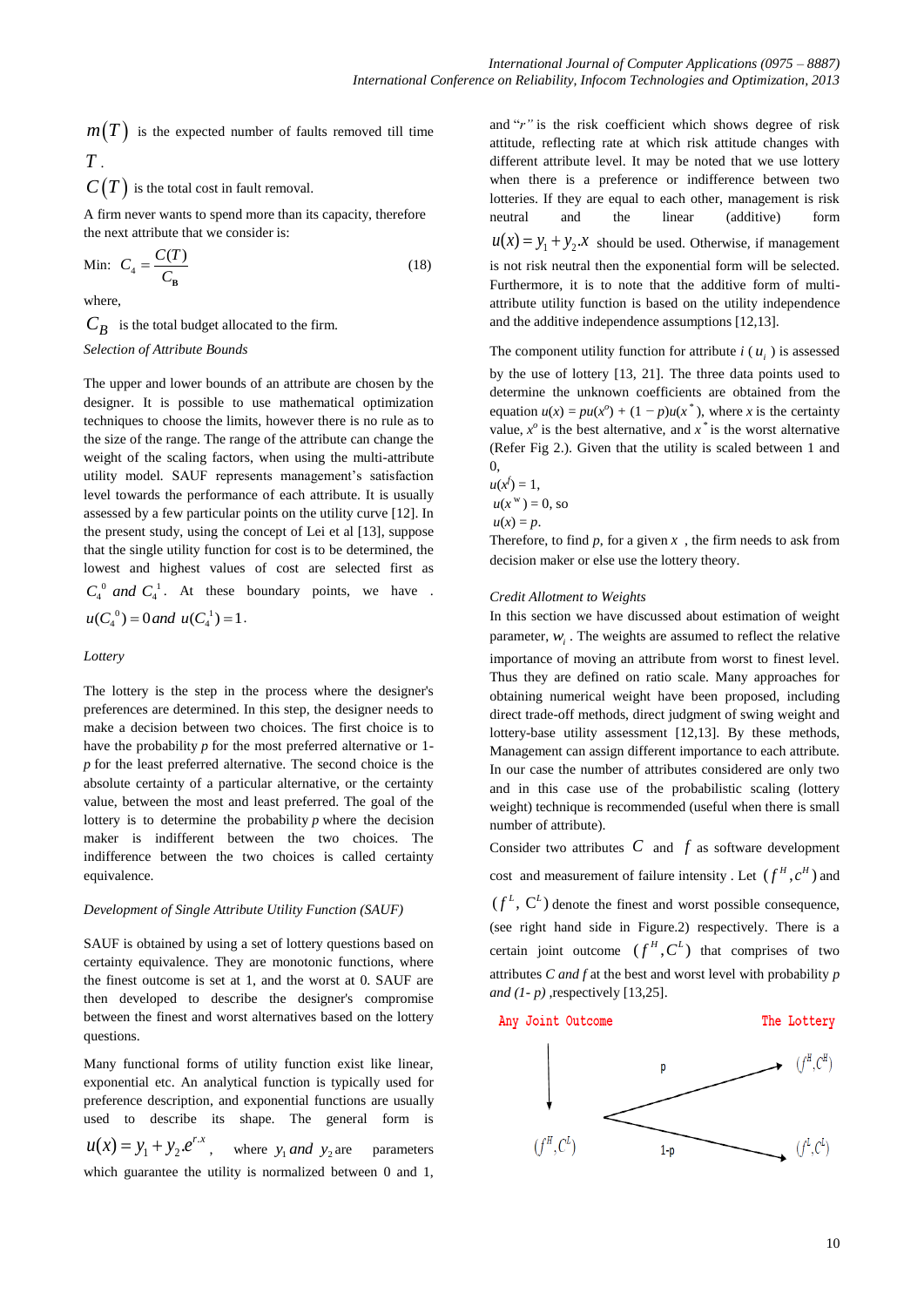#### **Fig 11: Two Choices for determining scaling constants (Source: Li et al [13])**

#### *Development of Multi Attribute Utility Function (MAUF)*

When certain independence conditions are met, a mathematical combination of all the SAUF, with scaling constants, results in the MAUF, which is the overall utility function with all attributes considered. Scaling constants reflect designer's preference on the attributes, which is based on scaling constant lottery questions and preference independence questions. The form of the MAUF function depends upon the particular independence conditions fulfilled by the different SAUF [12]. In the present work, the additive

form of the MAUF is given as:  
\n
$$
Max: U(f, C_4) = w_f \times u(f) - w_c \times u(C_4)
$$
\n
$$
w_f + w_{C_4} = 1
$$
\n(19)

where  $W_f$  and  $W_{C_4}$  are the weight parameters for attribute f and C respectively.  $u(f)$  and  $u(C_4)$  are the single utility function for each attribute. It may be noted that the  $U(f, C<sub>4</sub>)$  function is of Max type and it has been written in terms of  $f$  and  $C_4$ . From managers point of view,  $f$  *is* to be maximized while *C is* to be minimized. To synchronize the two utilities together, we put '-'sign before cost utility. By maximizing this multi-attribute utility function, the optimal

#### *Numerical Illustration*

Tandem Data [26] comprises of four successive releases. The proposed decision model has been validated for its third release. The 3<sup>rd</sup> version of software is released after 12 weeks. In this paper we investigate about optimal time for the release and try to find whether:

Testing Time for the release is sufficient.

time to release,  $T^*$  will be obtained.

- The software has been under tested.
- The software has been over tested.

To answer these questions, the MAUT as discussed is used. The determination of optimal planning testing time is done using the methodology as described in previous section.

We set parameters  $C_1 = 15$ ,  $C_2 = 18$ ,  $C_3 = 3$  and  $C_B = 2500$  as parameters of cost function. The bound are selected to the methodology discussed earlier. In particular, the lowest budget consumption requirement is  $C_4^W = 0.5$  and the highest budget consumption  $C_4^B = 1$ . The lowest failure intensity requirement is  $f_4^W = 0.1$  and the highest reliability for this release considered as  $f_4^B = 0.6$ .

By using the concept from earlier section parameters  $y_1$  *and*  $y_2$  are determined. Specifically, we have the following equations:

$$
u(C_4) = 2C_4 - 1 \; ; \; u(f) = 2f - 2
$$

Here, based on the single utility functions and the weight parameters which have been determined in previous steps, the

MAUF is evaluated  
\n
$$
Maxu(f, C_4) = w_f \times u(f) - w_{C_4} \times u(C_4)
$$
\n
$$
w_f + w_{C_4} = 1,
$$
\n
$$
\frac{C(T)}{C_B} \le 1
$$
\n(20)

The above function is maximized by using Maple package and the optimal time to release comes out to be  $T^* = 16.542$ .



**Fig 12: The multi-attribute utility function against time**



**Fig 13: The behaviour of cost function**



**Fig 14: Behaviour of failure intensity function**

Figure 12 shows the multi attribute utility function. From the curve it can be noted that the value of utility function starts to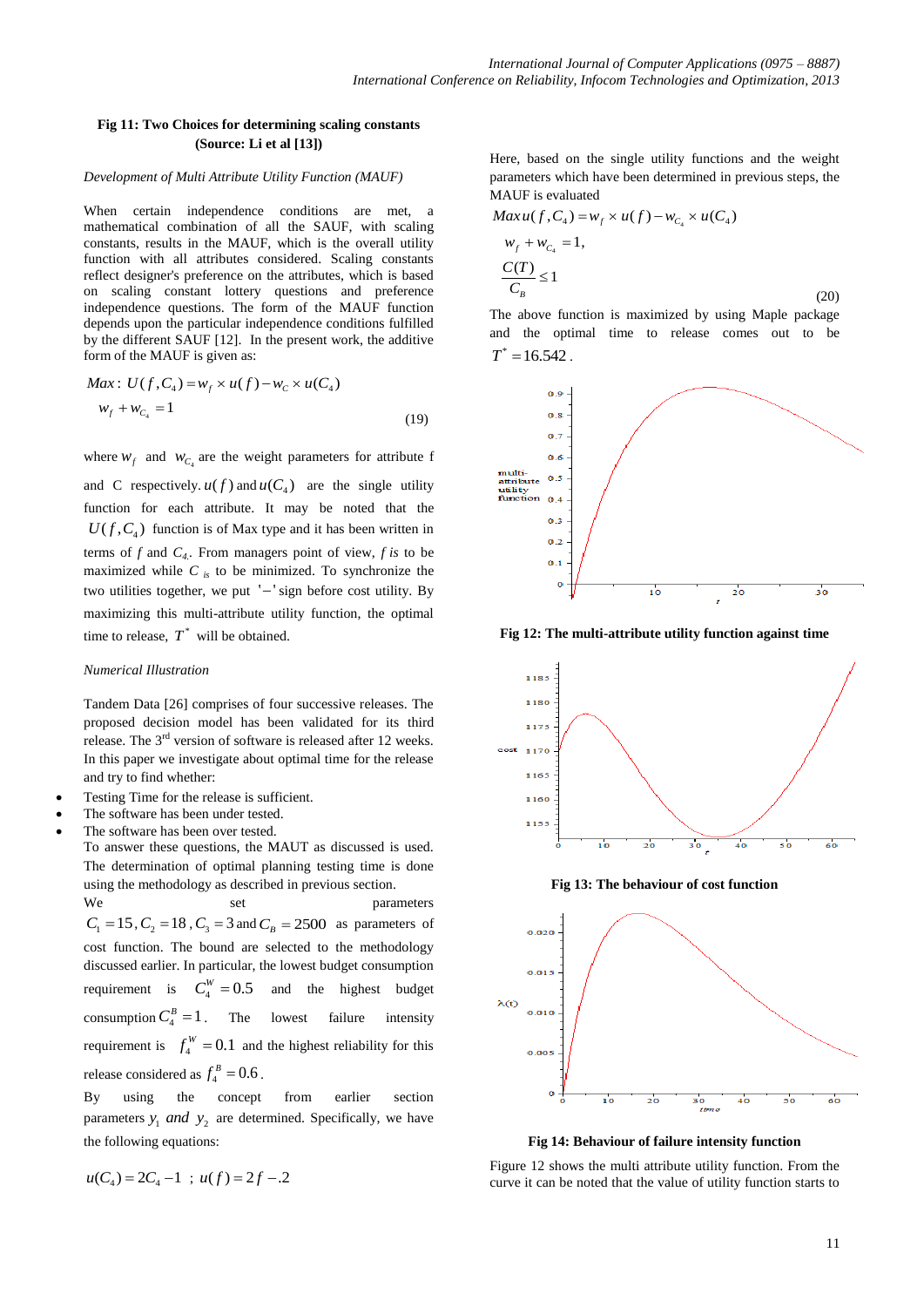decline after reaching time around 16 (that is why we consider the optimal time of release to be this). Figure 13 represents the behaviour of the cost function. According to Tandem data failure, real time to  $3<sup>th</sup>$  release is 12 weeks. Figure 14 depicts the hump-shaped failure intensity function. After it reaches to the highest value, it starts to decline and gives the graph the present shape. Based on optimal result, we can say that software in this release should be kept under testing for around four more weeks.

## **7. CONCLUSION**

In software industry, up graded versions are made in the software at a very brisk speed. The life of software is very short in the environment of perfect competition market; therefore developer has to come up with successive releases to survive. But a matter of fact is that up-gradation of software application is a complex process. Upgrades of software introduce the risk that the new version will include a [bug,](http://en.wikipedia.org/wiki/Software_bug)  causing the program to fail. To capture the effect of faults generated in the software, we have developed multi-release software reliability modelling framework. The model uniquely takes into account the faults of that release which is under the phase of testing (i.e. the release which is to be brought into market) and the faults left in the previous release (i.e. the release which is in operational phase). Further, the model is extended under the assumption that time and resources simultaneously are essential for modeling an accurate software reliability growth model. With this development structure, a relatively unexplored area of software reliability is investigated in this work. The proposed multi release two dimensional model is estimated on the real data set of four releases. Then the release planning problem is discussed in context of multiple releases. The problem has been solved using Genetic algorithm which minimizes the expected software cost subject to removing a minimum desired proportion of faults from the new version that is to be brought into the market. The formulated release planning problem helps in determining both optimal release time and optimal resource consumption simultaneously. At last, another methodology of MAUT has been applied to the release time problem in order to calculate whether the testing has been done appropriately or some more testing time would have required if the software developer had the task of minimizing cost and maximising failure intensity. A numerical illustration is also given for the developed optimal release planning problem.

Taking into consideration the environment of imperfect debugging and exploration of the possibility of including randomness in the fault detection rate forms the scope of future research.

## **8. REFERENCES**

- [1] Bardhan A K 'Modelling in Software Reliability and its interdisciplinary nature',Ph.D. Thesis, University of Delhi, Department of Operational Research, 2002.
- [2] Ferreira R.J.P.., Almeida A.T., Cavalcante C A V., 'A multi-criteria decision model to determine inspection intervals of condition monitoring based on delay time analysis', Reliability Engineering and System Safety, 94, 905–912, 2009.
- [3] Fishburn C P, 'Utility Theory for Decision Making', New York: Wiley, 1970.
- [4] Kanoun K, Bastos M., Moreira J., 'A method for software reliability analysis and prediction application to the TROPICO-R switching system'. IEEE Trans. Software. Eng. 17 (4), 334–344. 1991.
- [5] Kapur P K,, Pham H., Gupta A., Jha P C, 'Software Reliability Assessment with OR Applications', UK: Springer, 2011.
- [6] Kapur P K, Yadavalli V S S, Aggarwal A G., Garmabaki A H S, 'Development of a multi-release SRGM incorporating the effect of bugs reported from operational phase', Communicated., 2012.
- [7] Kapur P K, Anand A., Singh O., 'Modeling Successive Software Up-gradations with Faults of different Severity.' Proceedings of the 5th National Conference; INDIACom 2011, Eds. Prof M.N.Hoda ,Bharati Vidyapeeth's Institute of Computer Applications and Management, New Delhi. pp 351-356, 2011.
- [8] Kapur P K, Tandon A., Kaur G, 'Multi Up- gradation Software reliability Model' 2nd international conference on reliability, safety&hazard (ICRESH), pp. 468-474, 2010.
- [9] Kapur P K, Garg R B , Kumar S, 'Contributions to hardware and software reliability' Singapore: World Scientific Publishing Co. Ltd, 1999.
- [10]Kapur P K, Agarwala S, Garg R B, 'Bicriterion release policy for exponential software reliability growth model" Recherche Operationnelle – Operations Research, 28: 165-180, 1994.
- [11]Kapur P K, Garg R B, 'Optimal release policies for software systems with testing effort' Int. Journal System Science, ,22(9), 1563-1571, 1990.
- [12] Keeney R L, and Raiffa H, 'Decisions with Multiple Objectives: Preferences and Value Tradeoffs', New York, Wiley, 1976.
- [13]Li, X. , Li Y. F., Xie M. and Ng S H, 'Reliability analysis and optimal version-updating for open source software', Information and Software Technology, Vol. 53, pp. 929–936, 2011.
- [14]Luo,Y. Bergander T., 'Software reliability growth modeling using weighed laplace test statistic', Annual international Conference (COMPSAC 2007), 2:305–312, 2007.
- [15] Musa J D., Iannino A., Okumoto K. 'Software reliability: Measurement, Prediction, Applications', New York: Mc Graw Hill, 1987.
- [16]Neumann J V,and Morgenstern O., 'Theory of Games and Economic Behaviour (2nd ed.)', Princeton, NJ, Princeton University Press, 1947.
- [17] Ohba, M 'Software reliability analysis models', IBM Journal of Research and Development,28: 428-443, 1984.
- [18]Okumoto K. and Goel A L, 'Optimal release time for computer software' IEEE Transactions On Software Engineering.; SE-9 (3): 323-327, 1983.
- [19]Okumoto K. and Goel A.L., 'Time dependent error detection rate model for software reliability and other